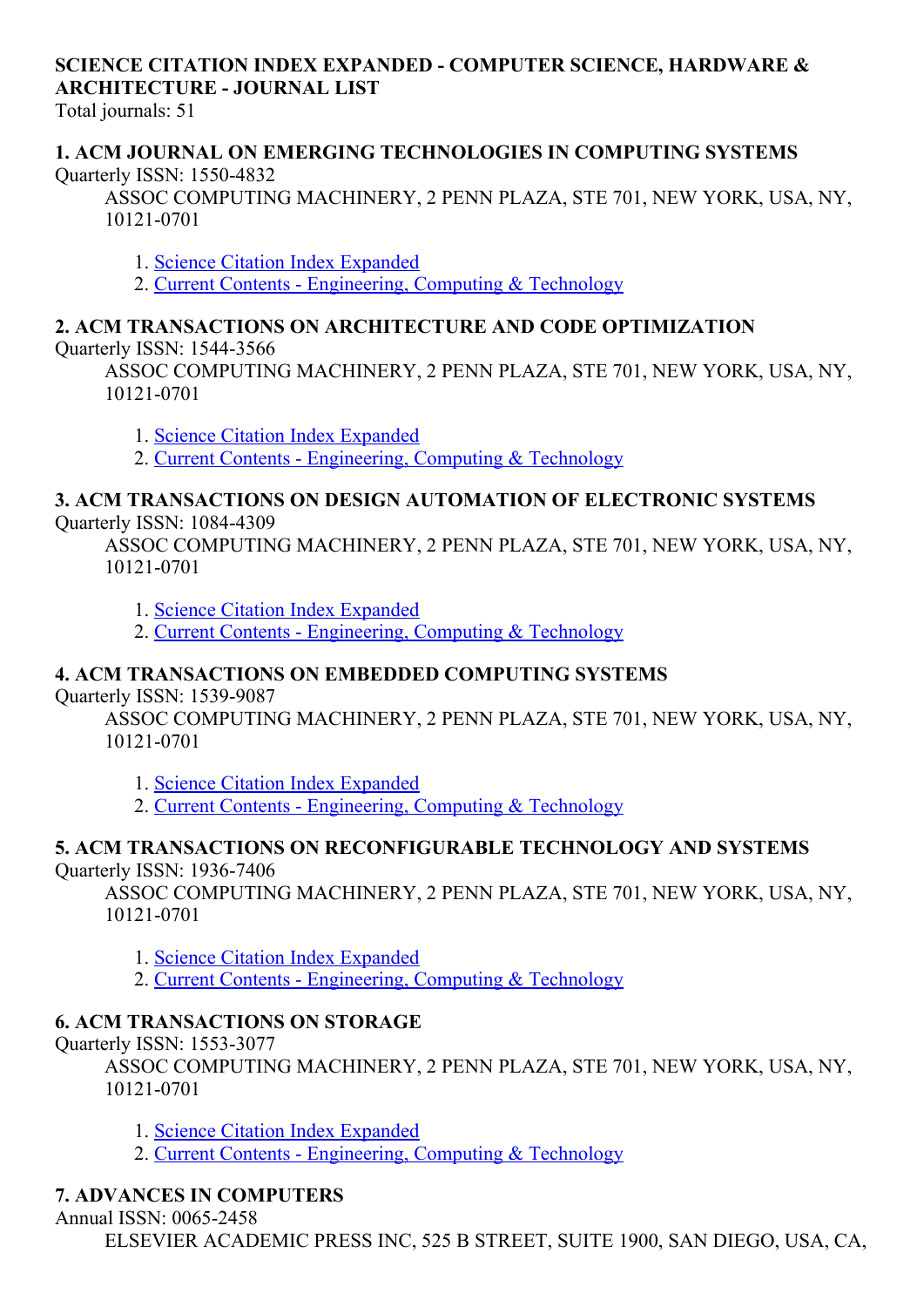1. Science Citation Index [Expanded](http://thomsonreuters.com/science-citation-index-expanded)

#### 8. ANALOG INTEGRATED CIRCUITS AND SIGNAL PROCESSING

Monthly ISSN: 0925-1030

SPRINGER, VAN GODEWIJCKSTRAAT 30, DORDRECHT, NETHERLANDS, 3311 GZ

- 1. Science [Citation](http://thomsonreuters.com/science-citation-index-expanded) Index
- 2. Science Citation Index [Expanded](http://thomsonreuters.com/science-citation-index-expanded)
- 3. Current Contents [Engineering,](http://thomsonreuters.com/current-contents-connect) Computing & Technology

# 9. CANADIAN JOURNAL OF ELECTRICAL AND COMPUTER ENGINEERING-REVUE CANADIENNE DE GENIE ELECTRIQUE ET INFORMATIQUE

Quarterly ISSN: 0840-8688

IEEE CANADA, UNIVERSITE LAVAL, DEPT GENIE ELECTRIQUE, QUEBEC CITY, CANADA, PQ, G1K 7P4

1. Science Citation Index [Expanded](http://thomsonreuters.com/science-citation-index-expanded)

2. Current Contents [Engineering,](http://thomsonreuters.com/current-contents-connect) Computing & Technology

# 10. COMMUNICATIONS OF THE ACM

Monthly ISSN: 0001-0782

ASSOC COMPUTING MACHINERY, 2 PENN PLAZA, STE 701, NEW YORK, USA, NY, 10121-0701

- 1. Science [Citation](http://thomsonreuters.com/science-citation-index-expanded) Index
- 2. Science Citation Index [Expanded](http://thomsonreuters.com/science-citation-index-expanded)
- 3. Current Contents [Engineering,](http://thomsonreuters.com/current-contents-connect) Computing & Technology

#### 11. COMPUTER

Monthly ISSN: 0018-9162

IEEE COMPUTER SOC, 10662 LOS VAQUEROS CIRCLE, PO BOX 3014, LOS ALAMITOS, USA, CA, 90720-1314

- 1. Science [Citation](http://thomsonreuters.com/science-citation-index-expanded) Index
- 2. Science Citation Index [Expanded](http://thomsonreuters.com/science-citation-index-expanded)
- 3. Current Contents [Engineering,](http://thomsonreuters.com/current-contents-connect) Computing & Technology

#### 12. COMPUTER JOURNAL

#### Bimonthly ISSN: 0010-4620

OXFORD UNIV PRESS, GREAT CLARENDON ST, OXFORD, ENGLAND, OX2 6DP

- 1. Science Citation Index [Expanded](http://thomsonreuters.com/science-citation-index-expanded)
- 2. Current Contents [Engineering,](http://thomsonreuters.com/current-contents-connect) Computing & Technology

#### 13. COMPUTER NETWORKS

Semimonthly ISSN: 1389-1286

ELSEVIER SCIENCE BV, PO BOX 211, AMSTERDAM, NETHERLANDS, 1000 AE

- 1. Science Citation Index [Expanded](http://thomsonreuters.com/science-citation-index-expanded)
- 2. Current Contents [Engineering,](http://thomsonreuters.com/current-contents-connect) Computing & Technology

# 14. COMPUTER STANDARDS & INTERFACES

Bimonthly ISSN: 0920-5489

ELSEVIER SCIENCE BV, PO BOX 211, AMSTERDAM, NETHERLANDS, 1000 AE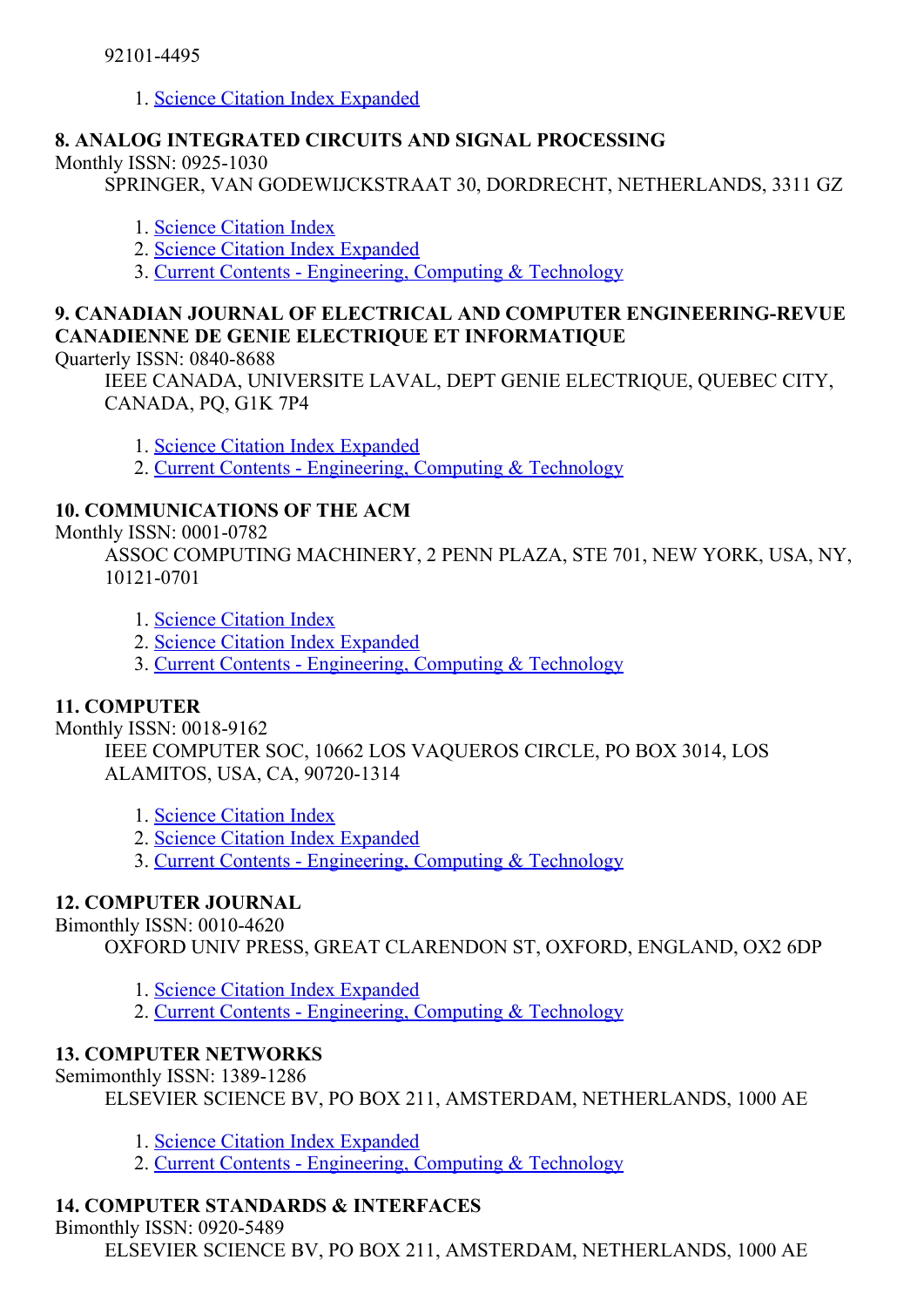- 1. Science Citation Index [Expanded](http://thomsonreuters.com/science-citation-index-expanded)
- 2. Current Contents [Engineering,](http://thomsonreuters.com/current-contents-connect) Computing & Technology

# 15. COMPUTER SYSTEMS SCIENCE AND ENGINEERING

#### Bimonthly ISSN:  $0267-6192$

C R L PUBLISHING LTD, 5 WEIR RD, KIBWORTH BEAUCHAMP, LEICESTER, ENGLAND, LE8 0LQ

- 1. Science Citation Index [Expanded](http://thomsonreuters.com/science-citation-index-expanded)
- 2. Current Contents [Engineering,](http://thomsonreuters.com/current-contents-connect) Computing & Technology

#### 16. COMPUTERS & ELECTRICAL ENGINEERING

Bimonthly ISSN: 0045-7906

PERGAMON-ELSEVIER SCIENCE LTD, THE BOULEVARD, LANGFORD LANE, KIDLINGTON, OXFORD, ENGLAND, OX5 1GB

- 1. Science Citation Index [Expanded](http://thomsonreuters.com/science-citation-index-expanded)
- 2. Current Contents [Engineering,](http://thomsonreuters.com/current-contents-connect) Computing & Technology

# 17. DESIGN AUTOMATION FOR EMBEDDED SYSTEMS

**Ouarterly ISSN: 0929-5585** 

SPRINGER, VAN GODEWIJCKSTRAAT 30, DORDRECHT, NETHERLANDS, 3311 GZ

- 1. Science Citation Index [Expanded](http://thomsonreuters.com/science-citation-index-expanded)
- 2. Current Contents [Engineering,](http://thomsonreuters.com/current-contents-connect) Computing & Technology

# 18. DISPLAYS

**Bimonthly ISSN: 0141-9382** 

ELSEVIER SCIENCE BV, PO BOX 211, AMSTERDAM, NETHERLANDS, 1000 AE

- 1. Science Citation Index [Expanded](http://thomsonreuters.com/science-citation-index-expanded)
- 2. Current Contents [Engineering,](http://thomsonreuters.com/current-contents-connect) Computing & Technology

# 19. IBM JOURNAL OF RESEARCH AND DEVELOPMENT

#### Bimonthly ISSN: 0018-8646

IBM CORP, 1 NEW ORCHARD ROAD, ARMONK, USA, NY, 10504

- 1. Science [Citation](http://thomsonreuters.com/science-citation-index-expanded) Index
- 2. Science Citation Index [Expanded](http://thomsonreuters.com/science-citation-index-expanded)
- 3. Current Contents [Engineering,](http://thomsonreuters.com/current-contents-connect) Computing & Technology

#### 20. IEEE COMPUTER ARCHITECTURE LETTERS

Semiannual ISSN: 1556-6056

IEEE COMPUTER SOC, 10662 LOS VAQUEROS CIRCLE, PO BOX 3014, LOS ALAMITOS, USA, CA, 90720-1314

- 1. Science Citation Index [Expanded](http://thomsonreuters.com/science-citation-index-expanded)
- 2. Current Contents [Engineering,](http://thomsonreuters.com/current-contents-connect) Computing & Technology

# 21. IEEE DESIGN & TEST

Bimonthly ISSN: 2168-2356

IEEE-INST ELECTRICAL ELECTRONICS ENGINEERS INC, 445 HOES LANE, PISCATAWAY, USA, NJ, 088554141

1. Science Citation Index [Expanded](http://thomsonreuters.com/science-citation-index-expanded)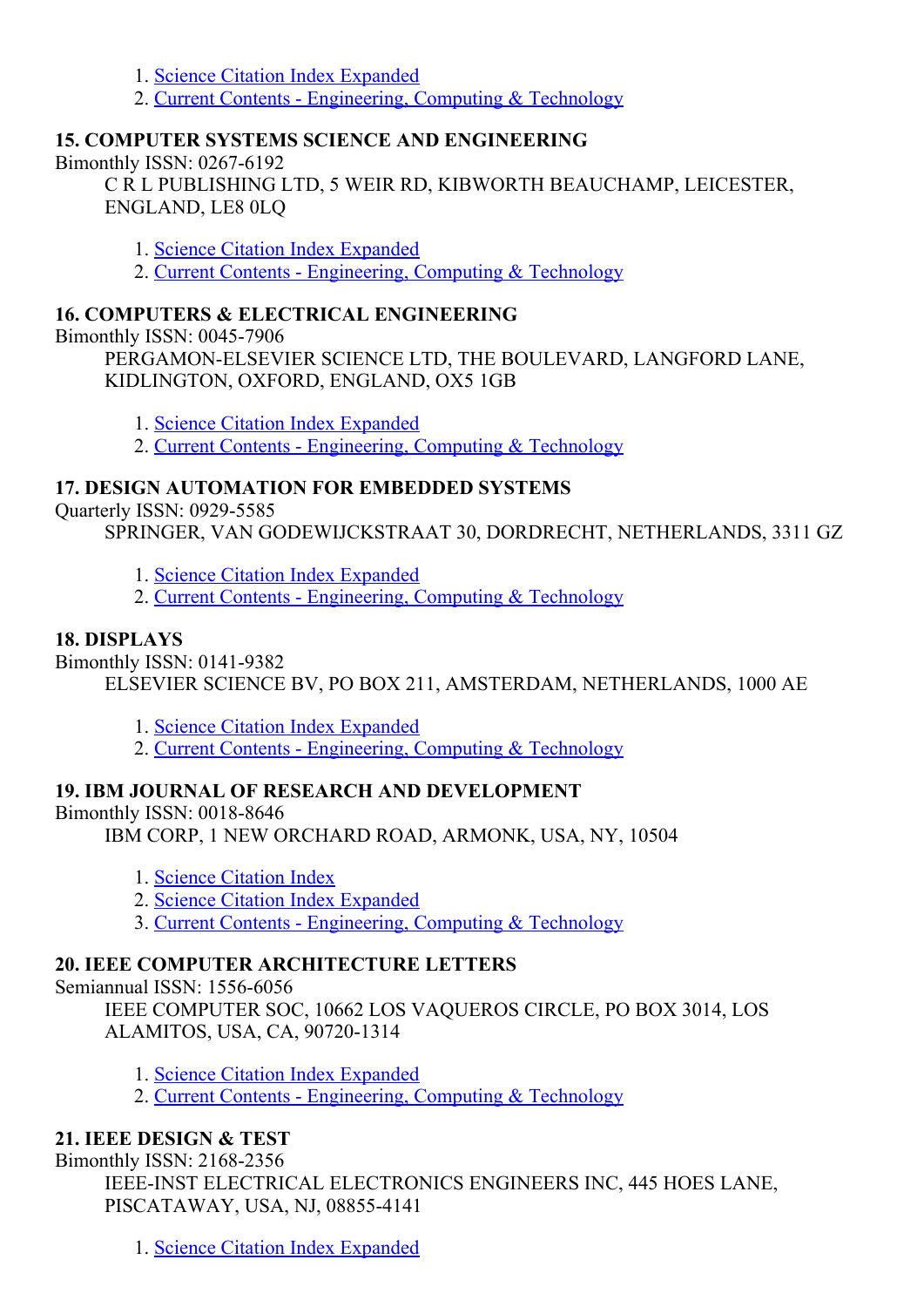2. Current Contents - [Engineering,](http://thomsonreuters.com/current-contents-connect) Computing & Technology

#### 22. IEEE MICRO

Bimonthly ISSN: 0272-1732 IEEE COMPUTER SOC, 10662 LOS VAQUEROS CIRCLE, PO BOX 3014, LOS ALAMITOS, USA, CA, 90720-1314

- 1. Science [Citation](http://thomsonreuters.com/science-citation-index-expanded) Index
- 2. Science Citation Index [Expanded](http://thomsonreuters.com/science-citation-index-expanded)
- 3. Current Contents [Engineering,](http://thomsonreuters.com/current-contents-connect) Computing & Technology

#### 23. IEEE MULTIMEDIA

Quarterly ISSN: 1070-986X

IEEE COMPUTER SOC, 10662 LOS VAQUEROS CIRCLE, PO BOX 3014, LOS ALAMITOS, USA, CA, 90720-1314

- 1. Science [Citation](http://thomsonreuters.com/science-citation-index-expanded) Index
- 2. Science Citation Index [Expanded](http://thomsonreuters.com/science-citation-index-expanded)
- 3. Current Contents [Engineering,](http://thomsonreuters.com/current-contents-connect) Computing & Technology

# 24. IEEE NETWORK

Bimonthly ISSN: 0890-8044

IEEE-INST ELECTRICAL ELECTRONICS ENGINEERS INC, 445 HOES LANE, PISCATAWAY, USA, NJ, 088554141

- 1. Science [Citation](http://thomsonreuters.com/science-citation-index-expanded) Index
- 2. Science Citation Index [Expanded](http://thomsonreuters.com/science-citation-index-expanded)
- 3. Current Contents [Engineering,](http://thomsonreuters.com/current-contents-connect) Computing & Technology

# 25. IEEE TRANSACTIONS ON COMPUTERAIDED DESIGN OF INTEGRATED CIRCUITS AND SYSTEMS

#### Monthly ISSN: 0278-0070

IEEE-INST ELECTRICAL ELECTRONICS ENGINEERS INC, 445 HOES LANE, PISCATAWAY, USA, NJ, 088554141

- 1. Science [Citation](http://thomsonreuters.com/science-citation-index-expanded) Index
- 2. Science Citation Index [Expanded](http://thomsonreuters.com/science-citation-index-expanded)
- 3. Current Contents [Engineering,](http://thomsonreuters.com/current-contents-connect) Computing & Technology

# 26. IEEE TRANSACTIONS ON COMPUTERS

#### Monthly ISSN: 0018-9340

IEEE COMPUTER SOC, 10662 LOS VAQUEROS CIRCLE, PO BOX 3014, LOS ALAMITOS, USA, CA, 90720-1314

- 1. Science [Citation](http://thomsonreuters.com/science-citation-index-expanded) Index
- 2. Science Citation Index [Expanded](http://thomsonreuters.com/science-citation-index-expanded)
- 3. Current Contents [Engineering,](http://thomsonreuters.com/current-contents-connect) Computing & Technology

# 27. IEEE TRANSACTIONS ON DEPENDABLE AND SECURE COMPUTING

Bimonthly ISSN: 1545-5971

IEEE COMPUTER SOC, 10662 LOS VAQUEROS CIRCLE, PO BOX 3014, LOS ALAMITOS, USA, CA, 90720-1314

1. Science Citation Index [Expanded](http://thomsonreuters.com/science-citation-index-expanded)

2. Current Contents - [Engineering,](http://thomsonreuters.com/current-contents-connect) Computing & Technology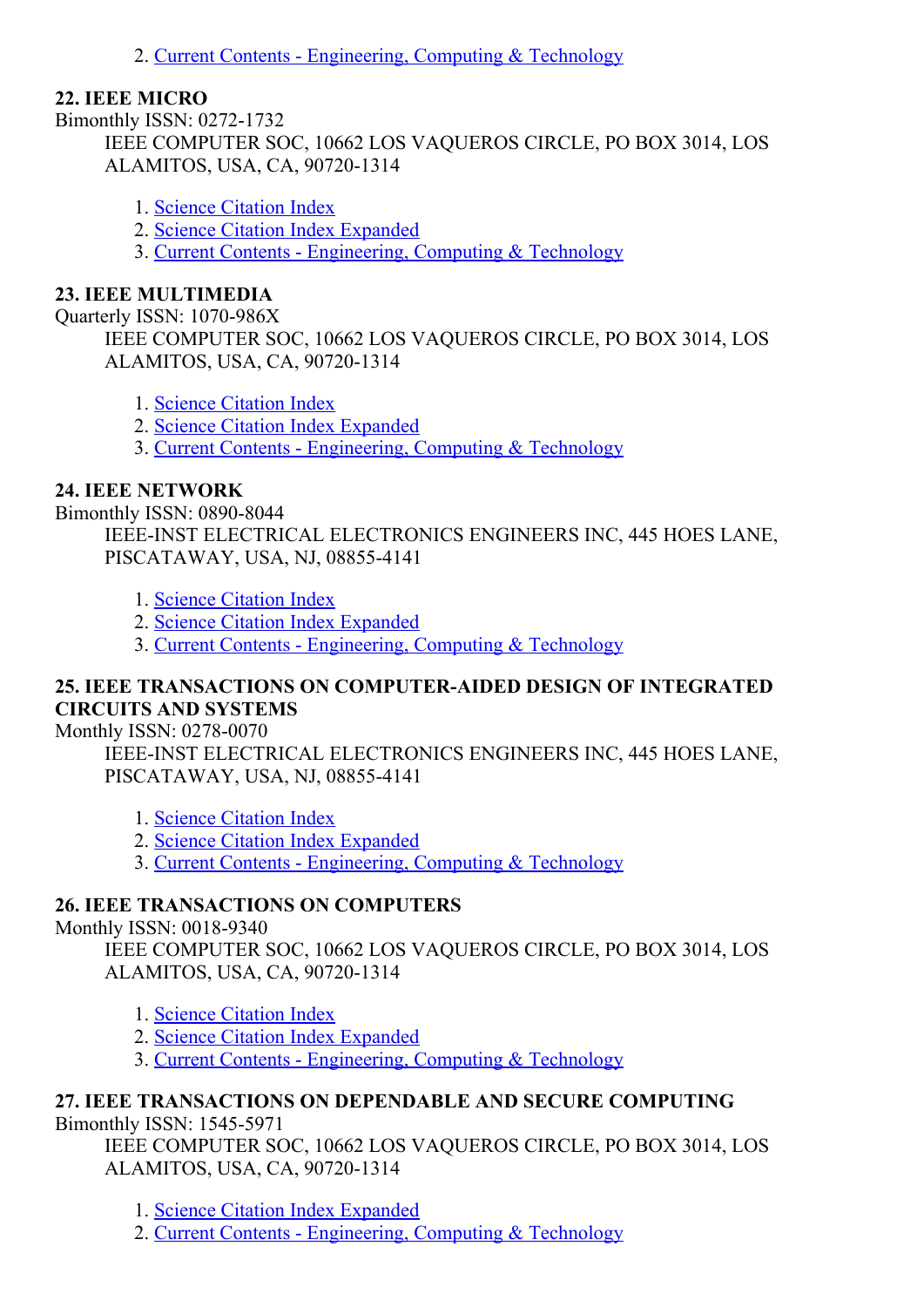#### 28. IEEE TRANSACTIONS ON NEURAL NETWORKS AND LEARNING SYSTEMS Monthly ISSN:  $2162-237X$

IEEE-INST ELECTRICAL ELECTRONICS ENGINEERS INC, 445 HOES LANE, PISCATAWAY, USA, NJ, 088554141

- 1. Science [Citation](http://thomsonreuters.com/science-citation-index-expanded) Index
- 2. Science Citation Index [Expanded](http://thomsonreuters.com/science-citation-index-expanded)

3. Current Contents [Engineering,](http://thomsonreuters.com/current-contents-connect) Computing & Technology

# 29. IEEE TRANSACTIONS ON RELIABILITY

Ouarterly ISSN: 0018-9529

IEEE-INST ELECTRICAL ELECTRONICS ENGINEERS INC, 445 HOES LANE, PISCATAWAY, USA, NJ, 088554141

1. Science Citation Index [Expanded](http://thomsonreuters.com/science-citation-index-expanded)

2. Current Contents - [Engineering,](http://thomsonreuters.com/current-contents-connect) Computing & Technology

#### 30. IEEE TRANSACTIONS ON VERY LARGE SCALE INTEGRATION (VLSI) SYSTEMS Monthly ISSN:  $1063-8210$

IEEE-INST ELECTRICAL ELECTRONICS ENGINEERS INC, 445 HOES LANE, PISCATAWAY, USA, NJ, 088554141

- 1. Science Citation Index [Expanded](http://thomsonreuters.com/science-citation-index-expanded)
- 2. Current Contents [Engineering,](http://thomsonreuters.com/current-contents-connect) Computing & Technology

# 31. IEEE WIRELESS COMMUNICATIONS

Bimonthly ISSN: 1536-1284

IEEE-INST ELECTRICAL ELECTRONICS ENGINEERS INC, 445 HOES LANE, PISCATAWAY, USA, NJ, 088554141

- 1. Science [Citation](http://thomsonreuters.com/science-citation-index-expanded) Index
- 2. Science Citation Index [Expanded](http://thomsonreuters.com/science-citation-index-expanded)
- 3. Current Contents [Engineering,](http://thomsonreuters.com/current-contents-connect) Computing & Technology

# 32. IEEEACM TRANSACTIONS ON NETWORKING

Bimonthly ISSN:  $1063-6692$ IEEE-INST ELECTRICAL ELECTRONICS ENGINEERS INC, 445 HOES LANE, PISCATAWAY, USA, NJ, 088554141

- 1. Science [Citation](http://thomsonreuters.com/science-citation-index-expanded) Index
- 2. Science Citation Index [Expanded](http://thomsonreuters.com/science-citation-index-expanded)
- 3. Current Contents [Engineering,](http://thomsonreuters.com/current-contents-connect) Computing & Technology

#### 33. IEICE TRANSACTIONS ON FUNDAMENTALS OF ELECTRONICS COMMUNICATIONS AND COMPUTER SCIENCES

Monthly ISSN: 1745-1337

IEICE-INST ELECTRONICS INFORMATION COMMUNICATIONS ENG. KIKAI-SHINKO-KAIKAN BLDG, 3-5-8, SHIBA-KOEN, MINATO-KU, TOKYO, JAPAN, 105-0011

- 1. Science Citation Index [Expanded](http://thomsonreuters.com/science-citation-index-expanded)
- 2. Current Contents [Engineering,](http://thomsonreuters.com/current-contents-connect) Computing & Technology

# 34. IET COMPUTERS AND DIGITAL TECHNIQUES

Bimonthly ISSN: 1751-8601

INST ENGINEERING TECHNOLOGY-IET, MICHAEL FARADAY HOUSE SIX HILLS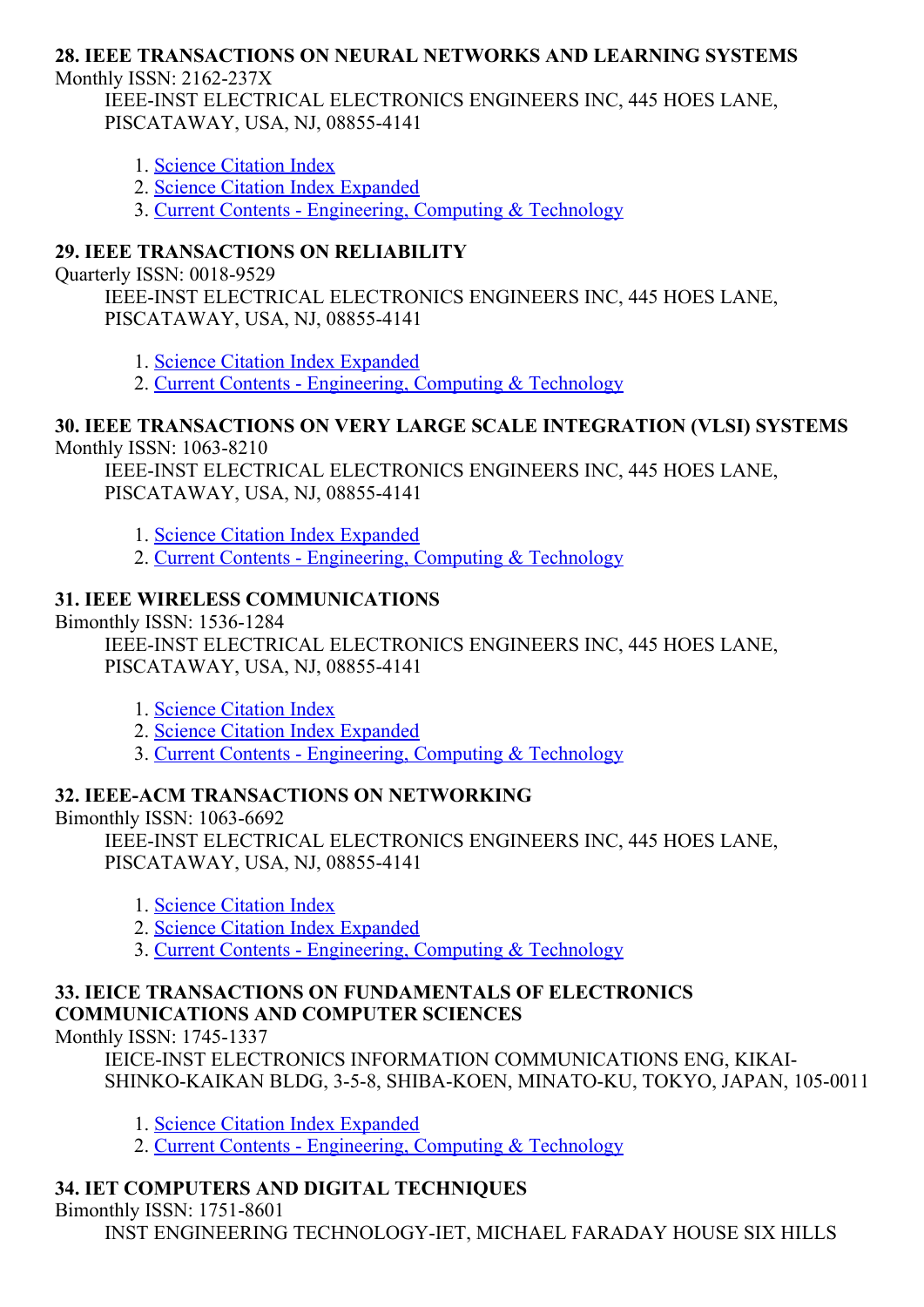# WAY STEVENAGE, HERTFORD, ENGLAND, SG1 2AY

- 1. Science Citation Index [Expanded](http://thomsonreuters.com/science-citation-index-expanded)
- 2. Current Contents [Engineering,](http://thomsonreuters.com/current-contents-connect) Computing & Technology

# 35. INTEGRATION-THE VLSI JOURNAL

Quarterly ISSN: 0167-9260

ELSEVIER SCIENCE BV, PO BOX 211, AMSTERDAM, NETHERLANDS, 1000 AE

- 1. Science Citation Index [Expanded](http://thomsonreuters.com/science-citation-index-expanded)
- 2. Current Contents [Engineering,](http://thomsonreuters.com/current-contents-connect) Computing & Technology

#### 36. INTERNATIONAL JOURNAL OF HIGH PERFORMANCE COMPUTING APPLICATIONS

Quarterly ISSN: 1094-3420

SAGE PUBLICATIONS LTD, 1 OLIVERS YARD, 55 CITY ROAD, LONDON, ENGLAND, EC1Y 1SP

1. Science [Citation](http://thomsonreuters.com/science-citation-index-expanded) Index

- 2. Science Citation Index [Expanded](http://thomsonreuters.com/science-citation-index-expanded)
- 3. Current Contents [Engineering,](http://thomsonreuters.com/current-contents-connect) Computing & Technology

# 37. JOURNAL OF CIRCUITS SYSTEMS AND COMPUTERS

Bimonthly ISSN:  $0218-1266$ 

WORLD SCIENTIFIC PUBL CO PTE LTD, 5 TOH TUCK LINK, SINGAPORE, SINGAPORE, 596224

- 1. Science Citation Index [Expanded](http://thomsonreuters.com/science-citation-index-expanded)
- 2. Current Contents [Engineering,](http://thomsonreuters.com/current-contents-connect) Computing & Technology

# 38. JOURNAL OF COMPUTER AND SYSTEM SCIENCES

Bimonthly ISSN: 0022-0000

ACADEMIC PRESS INC ELSEVIER SCIENCE, 525 B ST, STE 1900, SAN DIEGO, USA, CA, 92101-4495

- 1. Science [Citation](http://thomsonreuters.com/science-citation-index-expanded) Index
- 2. Science Citation Index [Expanded](http://thomsonreuters.com/science-citation-index-expanded)
- 3. Current Contents [Engineering,](http://thomsonreuters.com/current-contents-connect) Computing & Technology

# 39. JOURNAL OF COMPUTER SCIENCE AND TECHNOLOGY

#### Bimonthly ISSN: 1000-9000

SCIENCE PRESS, 16 DONGHUANGCHENGGEN NORTH ST, BEIJING, PEOPLES R CHINA, 100717

1. Science Citation Index [Expanded](http://thomsonreuters.com/science-citation-index-expanded)

# 40. JOURNAL OF NETWORK AND COMPUTER APPLICATIONS

Bimonthly ISSN: 1084-8045

ACADEMIC PRESS LTD- ELSEVIER SCIENCE LTD, 24-28 OVAL RD, LONDON, ENGLAND, NW1 7DX

1. Science Citation Index [Expanded](http://thomsonreuters.com/science-citation-index-expanded)

# 41. JOURNAL OF OPTICAL COMMUNICATIONS AND NETWORKING

Monthly ISSN: 1943-0620

OPTICAL SOC AMER, 2010 MASSACHUSETTS AVE NW, WASHINGTON, USA, DC,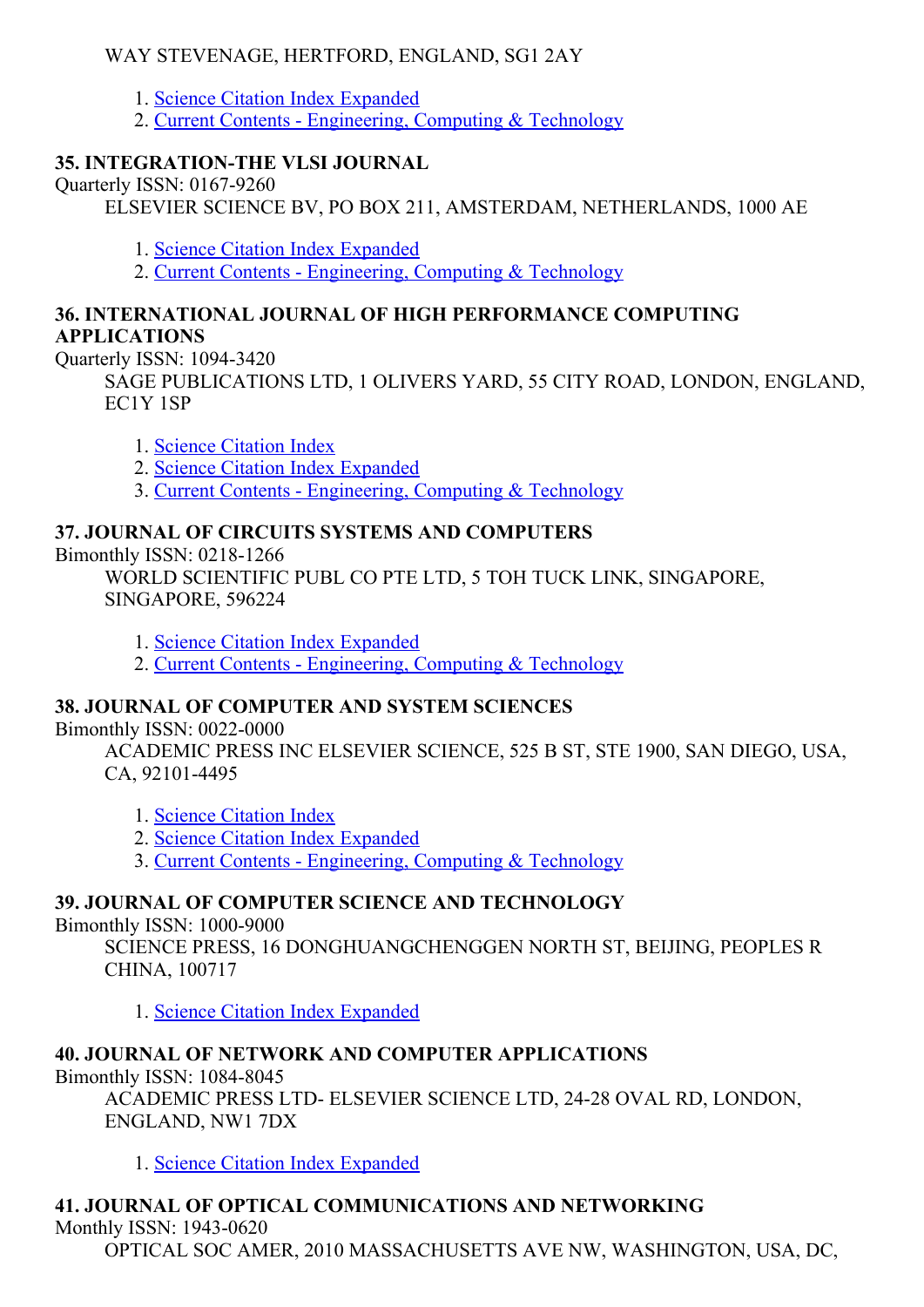- 1. Science Citation Index [Expanded](http://thomsonreuters.com/science-citation-index-expanded)
- 2. Current Contents [Engineering,](http://thomsonreuters.com/current-contents-connect) Computing & Technology

# 42. JOURNAL OF SUPERCOMPUTING

Monthly ISSN: 0920-8542

SPRINGER, VAN GODEWIJCKSTRAAT 30, DORDRECHT, NETHERLANDS, 3311 GZ

- 1. Science [Citation](http://thomsonreuters.com/science-citation-index-expanded) Index
- 2. Science Citation Index [Expanded](http://thomsonreuters.com/science-citation-index-expanded)
- 3. Current Contents [Engineering,](http://thomsonreuters.com/current-contents-connect) Computing & Technology

# 43. JOURNAL OF SYSTEMS ARCHITECTURE

Monthly ISSN: 1383-7621

ELSEVIER SCIENCE BV, PO BOX 211, AMSTERDAM, NETHERLANDS, 1000 AE

1. Science Citation Index [Expanded](http://thomsonreuters.com/science-citation-index-expanded)

2. Current Contents - [Engineering,](http://thomsonreuters.com/current-contents-connect) Computing & Technology

#### 44. JOURNAL OF THE ACM

Bimonthly ISSN: 00045411

ASSOC COMPUTING MACHINERY, 2 PENN PLAZA, STE 701, NEW YORK, USA, NY, 10121-0701

1. Science [Citation](http://thomsonreuters.com/science-citation-index-expanded) Index

2. Science Citation Index [Expanded](http://thomsonreuters.com/science-citation-index-expanded)

3. Current Contents - [Engineering,](http://thomsonreuters.com/current-contents-connect) Computing & Technology

# 45. MICROPROCESSORS AND MICROSYSTEMS

Bimonthly ISSN: 0141-9331

ELSEVIER SCIENCE BV, PO BOX 211, AMSTERDAM, NETHERLANDS, 1000 AE

- 1. Science Citation Index [Expanded](http://thomsonreuters.com/science-citation-index-expanded)
- 2. Current Contents [Engineering,](http://thomsonreuters.com/current-contents-connect) Computing & Technology

#### 46. MOBILE NETWORKS & APPLICATIONS

Bimonthly ISSN: 1383-469X

SPRINGER, VAN GODEWIJCKSTRAAT 30, DORDRECHT, NETHERLANDS, 3311 GZ

1. Science Citation Index [Expanded](http://thomsonreuters.com/science-citation-index-expanded)

2. Current Contents - [Engineering,](http://thomsonreuters.com/current-contents-connect) Computing & Technology

#### 47. NETWORKS

Bimonthly ISSN: 0028-3045 WILEY-BLACKWELL, 111 RIVER ST, HOBOKEN, USA, NJ, 07030-5774

- 1. Science [Citation](http://thomsonreuters.com/science-citation-index-expanded) Index
- 2. Science Citation Index [Expanded](http://thomsonreuters.com/science-citation-index-expanded)
- 3. Current Contents [Engineering,](http://thomsonreuters.com/current-contents-connect) Computing & Technology

#### 48. NEW GENERATION COMPUTING

Ouarterly ISSN: 0288-3635

SPRINGER, 233 SPRING ST, NEW YORK, USA, NY, 10013

1. Science Citation Index [Expanded](http://thomsonreuters.com/science-citation-index-expanded)